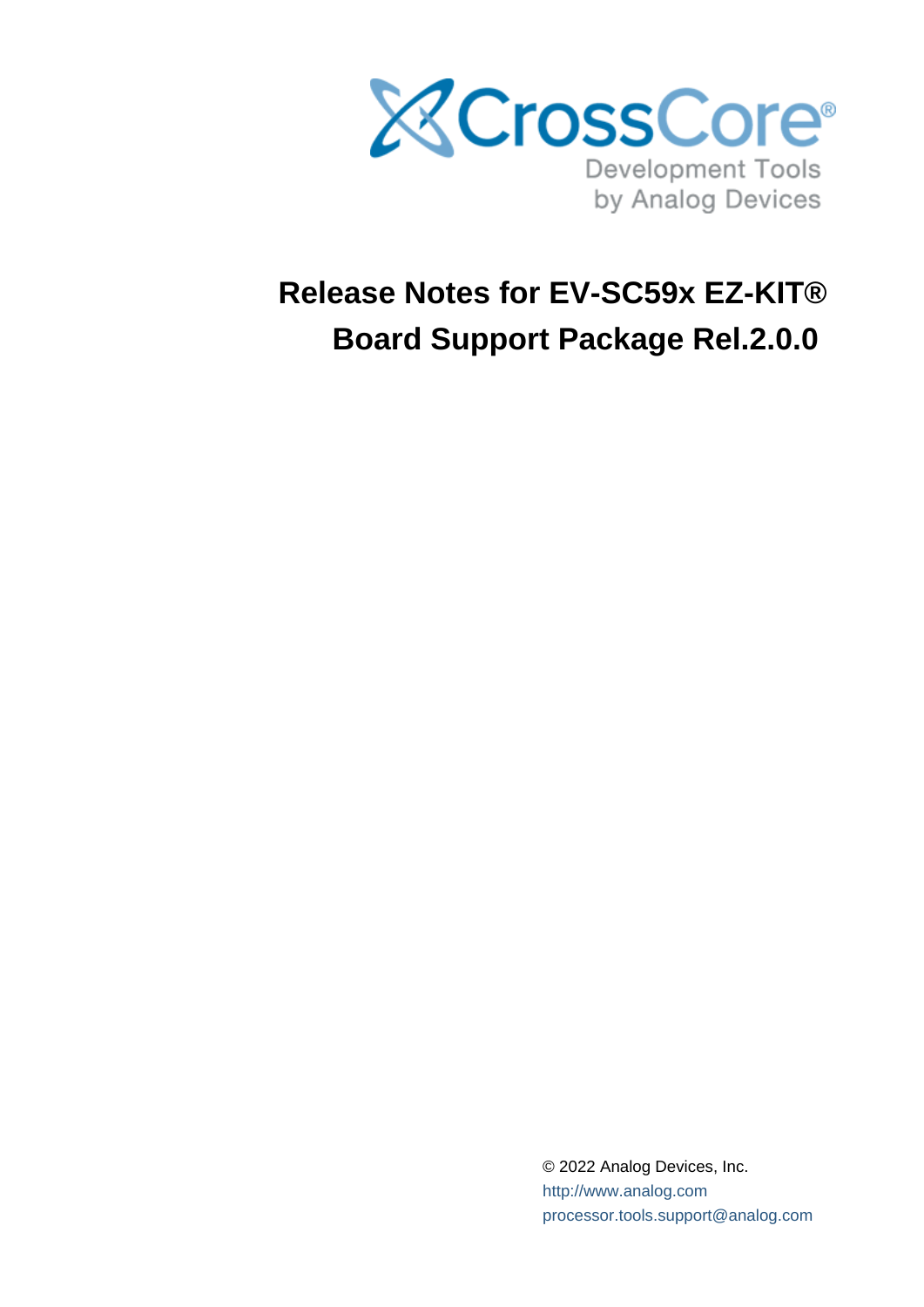# **Contents**

| 1 Release Notes  |                          | 3              |  |
|------------------|--------------------------|----------------|--|
|                  | 2 Release Dependencies:  | $\overline{4}$ |  |
| 3 Examples:      |                          | 5              |  |
| 3.1              | Power_On_Self_Test:      | 5              |  |
| 3.2              | Device_Programmer:       | 5              |  |
| 3.3 <sub>2</sub> | Multi-Core:              | 5              |  |
| 3.4              | <b>Drivers/Services:</b> | 5              |  |
|                  |                          |                |  |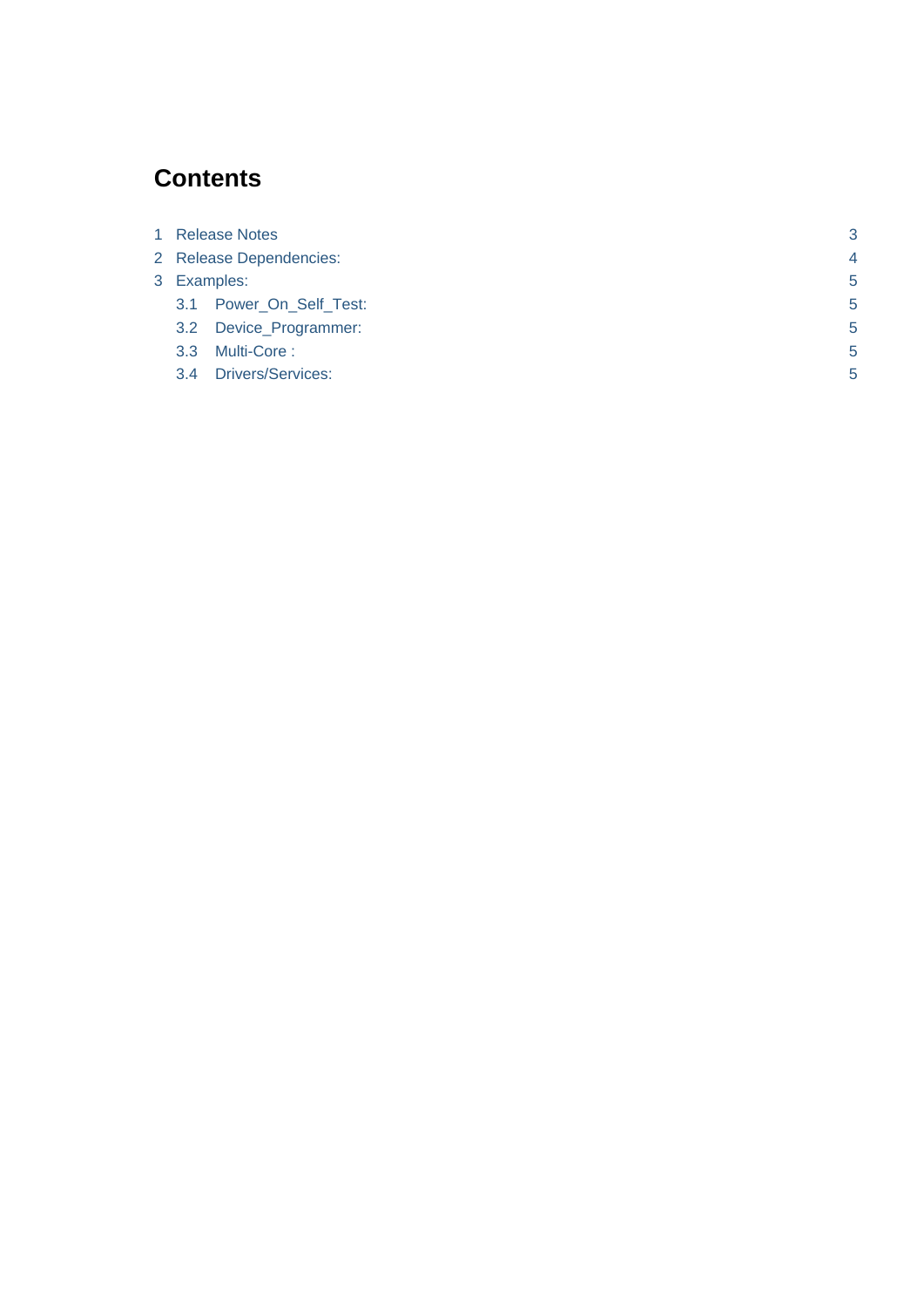## <span id="page-2-0"></span>**1 Release Notes**

Thank you for installing the EV-SC59x EZ-KIT® Board Support Package (BSP) Rel.2.0.0. The BSP provides software and documentation in support of the EV-SC59x EZ-KIT®. The EV-SC59x EZ-KIT is designed for use with CrossCore® Embedded Studio (CCES) for Analog Devices Processors software development tools. The CCES development environment aids advanced application code development and debug, such as:

- Create, compile, assemble, and link application programs written in  $C_{++}$ , C, and assembly.
- Load, run, step, halt, and set breakpoints in application programs
- Read and write data and program memory
- Read and write core and peripheral registers
- Plot memory.

For more details on CCES, please visit [www.analog.com/cces](http://www.analog.com/cces) .

The EV-SC59x EZ-KIT® BSP provides comprehensive software support for the EV-SC59x EZ-KIT® ( ADSP-21593, ADSP-SC594, ADSP-SC598) . In this release, various examples are provided to demonstrate the on-chip drivers and services.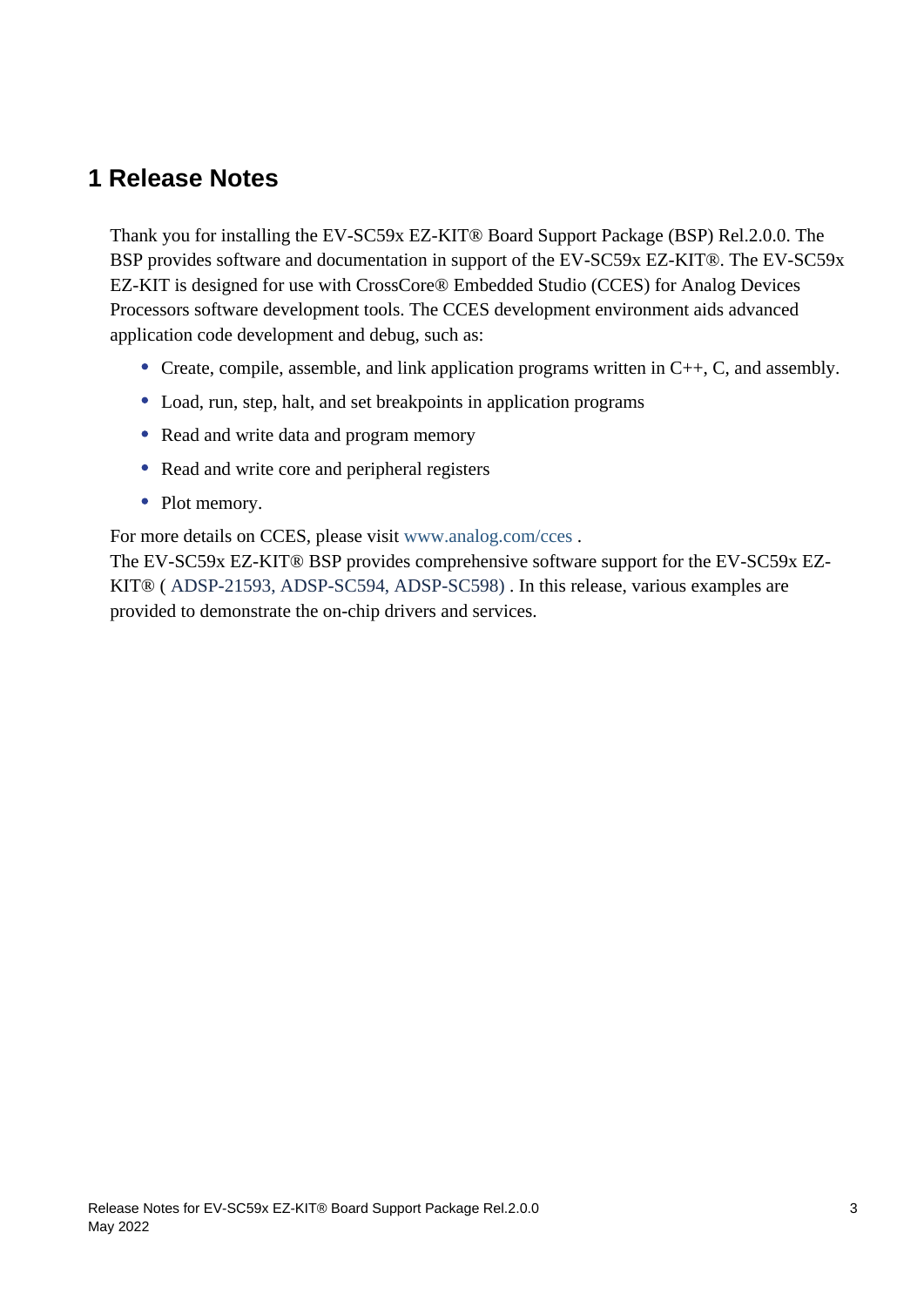# <span id="page-3-0"></span>**2 Release Dependencies:**

- Requires CrossCore® Embedded Studio version 2.11.0
- EV-SC598-SOM EZ-KIT® Rev B
- EV-SC594-SOM EZ-KIT® Rev B
- EV-21593-SOM EZ-KIT® Rev A
- EV-SOMCRR-EZ-KIT® Rev A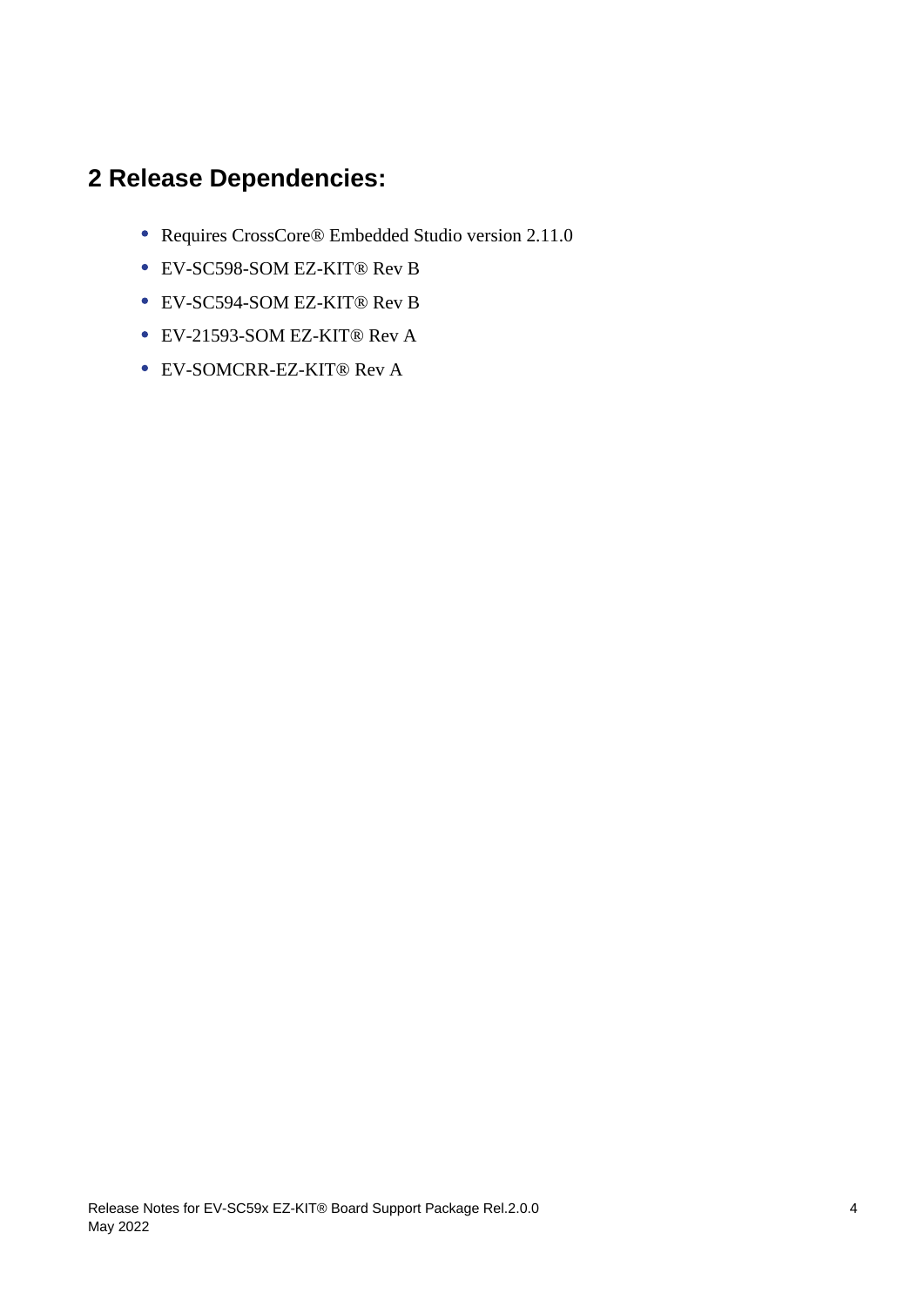# <span id="page-4-0"></span>**3 Examples:**

## <span id="page-4-1"></span>**3.1 Power\_On\_Self\_Test:**

This example allows the user to test many peripherals of the EV-SC59x EZ-KIT®. Readme is provided in the POST example to understand how these tests are run. Power\_On\_Self\_Test is available for both ARM-A55 core and SHARC core in both debug & release mode.

### <span id="page-4-2"></span>**3.2 Device\_Programmer:**

This example allows the user to program the flash device on the EV-SC59x EZ-KIT® in conjunction with the "Command-Line Device Programmer (cldp)".

Support is now available for ADSP-SC598. A pre-built binary exists so that users can just program the flash device without having to build the example.

- OSPI based, Device Programmer for ISSI flash has been added for ADSP-SC598.
- SPI and OSPI based Device Programmer for Macronix flash has been added.
- EMSI based Device Programmer is added for ADSP-SC598.

## <span id="page-4-3"></span>**3.3 Multi-Core :**

The following Multi-Core examples are are provided for EV-SC59x EZ-KIT® Board Support Package (BSP):

- SwRaiseInterCoreInt : Demonstrates inter-core handshake using system software interrupts.
- SwTrigInterCoreInt : D emonstrates inter-core handshake using TRU software master trigger and TRU interrupts.

## <span id="page-4-4"></span>**3.4 Drivers/Services:**

The following Device Driver and System Service examples are provided for EV-SC59x EZ-KIT® Board Support Package (BSP):

Device Drivers

- ASRC
- ADC-DAC
- CAN-FD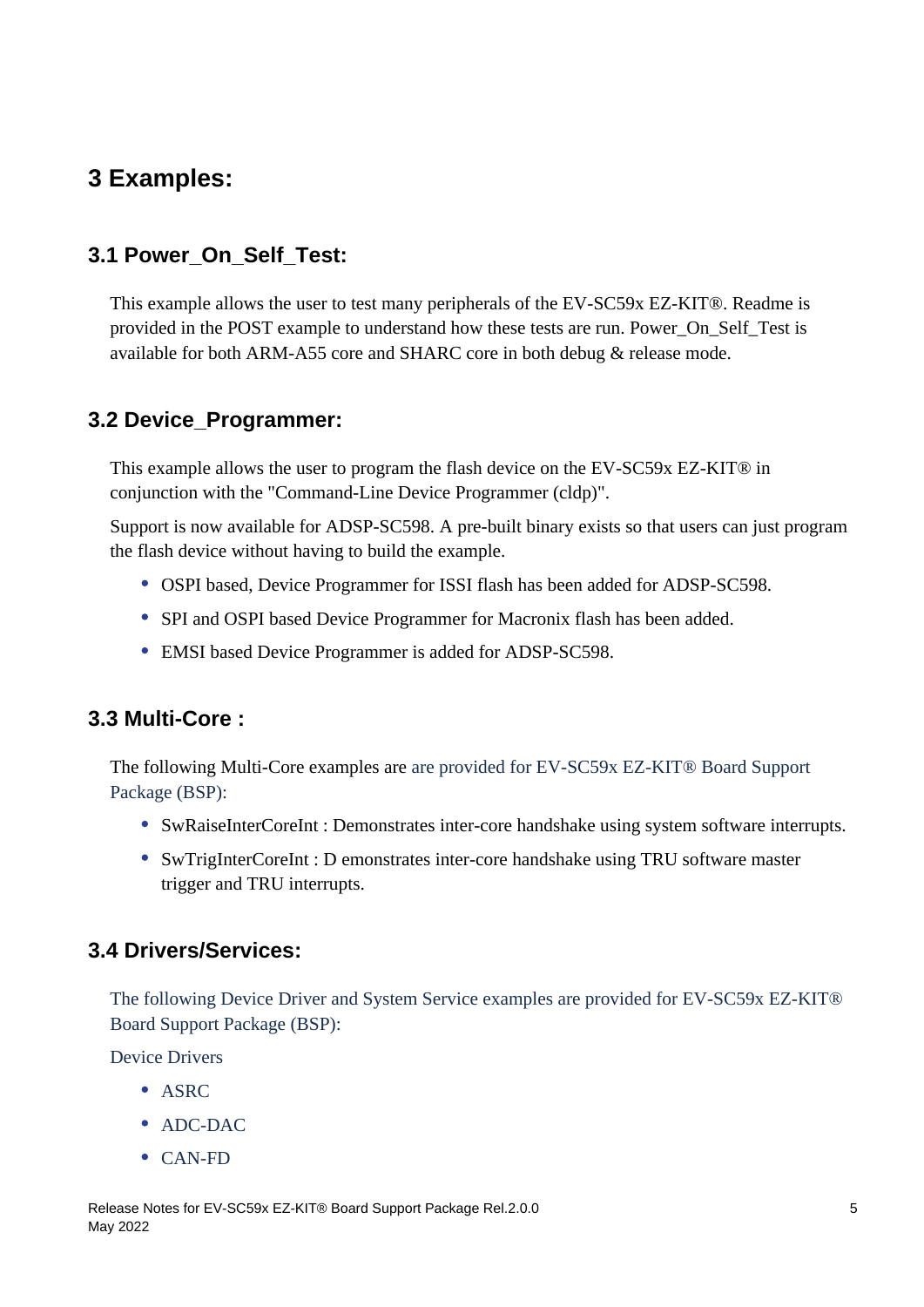- CRC
- Crypto (PKTE)
- EMAC
- EMSI
- FIR
- HADC
- $\bullet$  IIR
- OSPI
- SPDIF
- $\bullet$  SPI
- SPORT
- TMU
- TWI
- UART

System Services

- ARM-TMR
- ARM-PMU
- DAI/DRU
- DMA (MDMA, EMDMA)
- FMU
- GIC-PMU
- GPIO
- MDMA
- MCAPI
- PWR
- RCU
- SMPU
- STDIO
- SWU
- TMR